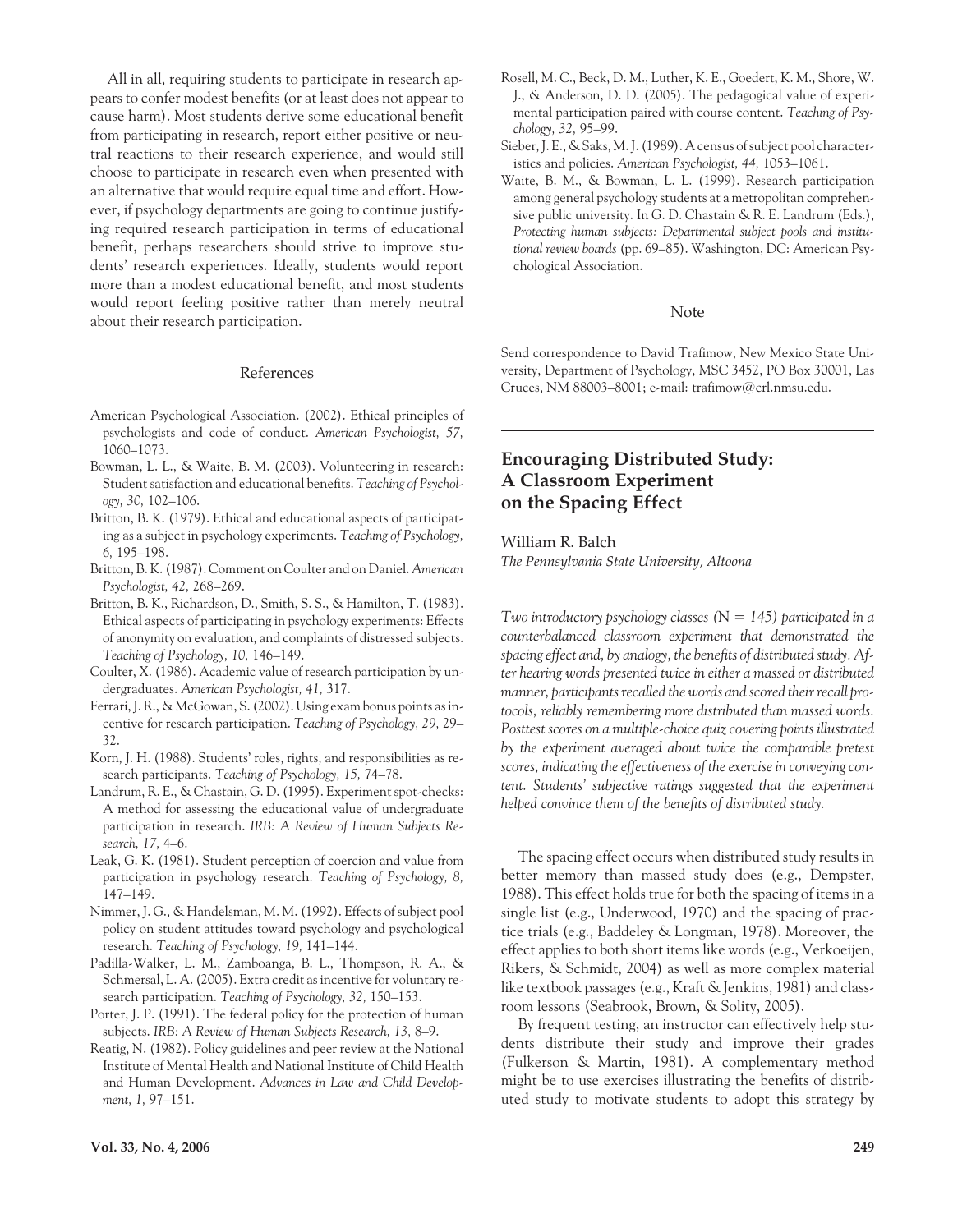choice. I present a classroom experiment demonstrating the spacing effect.

# Method

### *Participants*

One hundred forty-five undergraduates (84 women and 61 men) at The Pennsylvania State University, Altoona, distributed among two introductory psychology classes, participated during their first class of the Fall 2005 semester.

### *Materials*

I selected 16 experimental words from a random sample of 120 common nouns (Zechmeister & Nyberg, 1982, p. 350) originally from the Spreen and Schulz (1966) norms. The experimental words were *message, basket, fashion, justice, artist, supper, ticket, remark* (Subset A); and *cousin, leather, witness, pattern, bottle, empire, giant, habit* (Subset B). Every word contained two syllables and each word in Subset A was approximately matched—on the dimension of concreteness—with a word in Subset B.

## *Procedure*

First, I instructed students that I would read a list of words for them to remember and that most of the words would occur twice somewhere on the list. After the last word, they would count backwards by threes from a two-digit number that I gave them, at a rate of 1 number per second. Then, when I said "Recall," they would write down, in any order, as many words as they could remember.

Reading one word every 3 sec, I presented a list of 36 words to each class. In the first four positions were two-syllable buffer words—*vessel, household, household, and tower,* in that order—to control for the primacy effect. In the remaining 32 positions were two occurrences each of the 16 experimental words. I counterbalanced across the two classes the assignment of the aforementioned word subsets (A or B) to spacing conditions (massed or distributed).

To generate the order of experimental words, I assigned one number to each of the massed words (twice-occurring words occupying two consecutive positions) and two numbers to each of the distributed words (twice-occurring words with at least one other intervening word). Drawing the numbers randomly (with the constraints that neither the numbers of two different massed words nor the numbers of the same distributed word occurred consecutively) resulted in 0, or an average of 12, intervening positions between the occurrences of each massed or distributed word, respectively.

After presenting the words, pacing students through 18 sec of backward counting with a hand motion every second and giving them the signal to recall, I allowed 2 min for the recall task. Then, referring to a transparency of the massed and distributed words projected on a screen, students scored their recall protocols and indicated—by a show of hands how many remembered more massed than distributed words, more distributed than massed words, or the same number of each word type.

In the debriefing, I identified the experimental hypothesis (people recall more distributed than massed words), the independent variable (massed or distributed words), the dependent variable (number of words recalled), and control procedures. These control procedures included the use of buffer words to eliminate the primacy effect, the backward counting task to eliminate the recency effect, and counterbalancing across classes to control for differences in the memorability of specific words.

To evaluate objectively the effectiveness of the experiment as a teaching tool, all students received a content quiz on the same class day as the experiment. This quiz—taken as either a pretest (Class 1) or posttest (Class 2)—consisted of 10 multiple-choice questions. Seven questions (on massed practice, the relation of massed practice to cramming, distributed practice, the use of buffer words, primacy, recency, and free recall) related specifically to the spacing-effect demonstration and three questions (on recognizing novel examples of an independent variable, a dependent variable, and a counterbalanced variable) related to experimental method in general. As a subjective evaluation, students rated the exercise on convincingness (how much it helped convince them of the benefits of distributing their study over time) and enjoyment.

#### Results

# *Spacing Effect*

A one-way, within-participants ANOVA combined across classes revealed that students recalled significantly more distributed (47.8%) than massed words (34.5%), *F*(1, 144) = 44.74,  $p < .001$ ,  $\eta^2 = .24$  (see Table 1). This effect was significant for both women,  $t(83) = 5.98$ ,  $p < .001$ , and men,  $t(60) = 3.29$ ,  $p < .005$ .

### *Objective Evaluation*

Students averaged 38.3% (Class 1) on the 10-question pretest and 77.9% (Class 2) on the identical posttest (see Table 1). A one-way, between-groups ANOVA revealed that this difference was significant,  $F(1, 143) = 308.04$ ,  $p < .001$ ,  $p^2 = .68$ . On the seven spacing-effect questions, students averaged 40.7% on the pretest versus  $84.1\%$  on the posttest,  $t(143) =$  $16.58, p < .001$ . The analogous scores on the three experimental method questions were 32.9% versus 67.1%, respectively,  $t(143) = 6.33$ ,  $p < .001$ . Better posttest than pretest perfor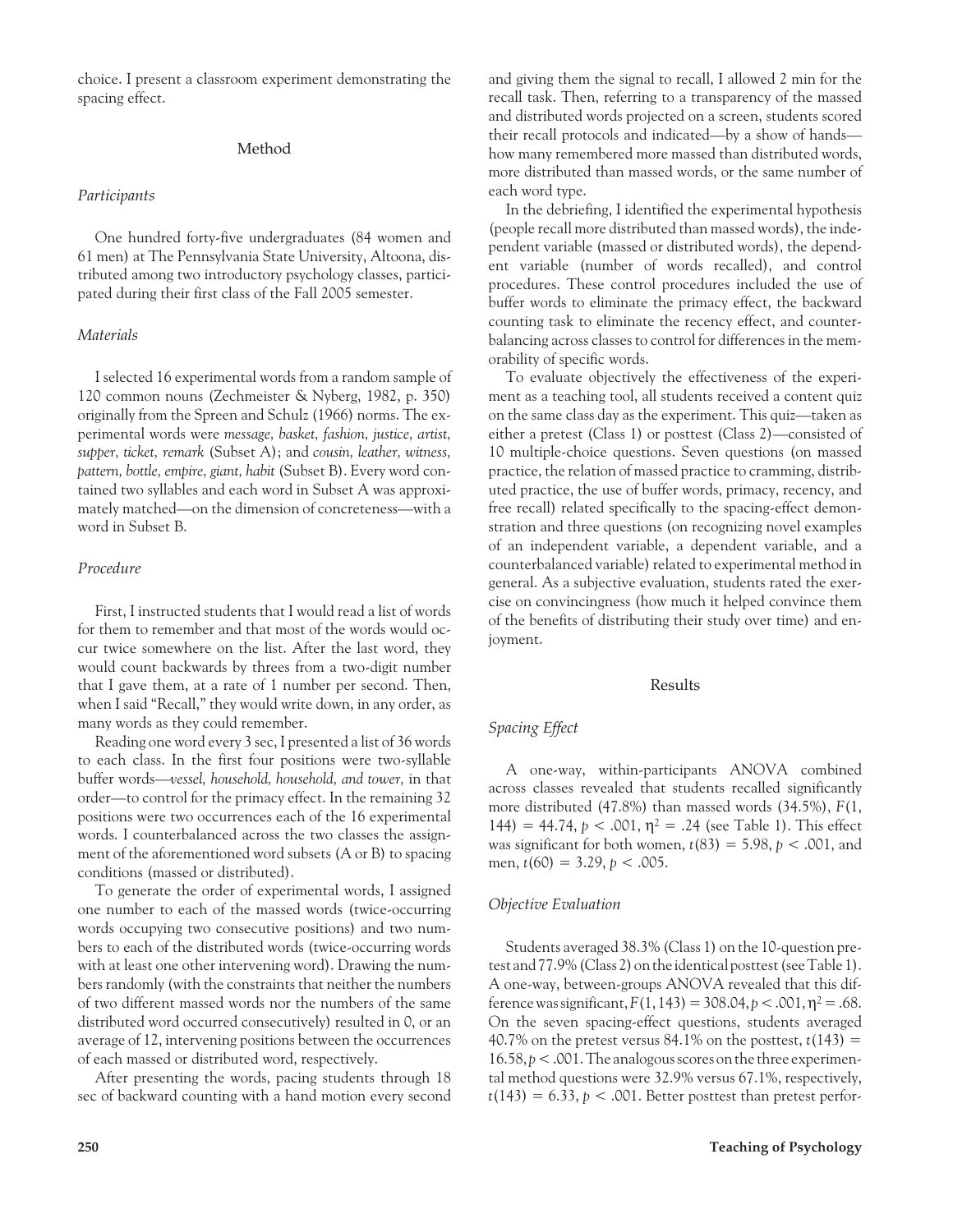mances suggest that the exercise effectively presented concepts related to research methodology in general as well as to material specifically related to the demonstration.

### *Subjective Evaluation*

Averaged across classes, students rated the exercise 8.1 on convincingness and 7.2 on enjoyment, based on a scale from 0 (*lowest*) to 10 (*highest*; see Table 1).

### Discussion

Although researchers are still trying to determine the best theory of the spacing effect (e.g., Toppino & Bloom, 2002), the robustness, reliability, and broad scope of this effect is clear (Dempster, 1988). Moreover, teachers have several likely means of improving their students' academic performance through distributed study, including frequent testing (Fulkerson & Martin, 1981) and exercises illustrating the benefits of distributed study. Regarding the latter approach, I have extended the strategy of Weseley (1999), who assigned students the task of evaluating the effectiveness of distributed study (and other methods) in terms of evidence from the research literature. The rationale for my technique of demonstrating the spacing effect directly to students was to make the advantage of distributed study as real as possible to them.

By having students score their own recall protocols, I could illustrate the spacing effect immediately (albeit roughly) through a show of hands. About two thirds of the students personally showed the effect, remembering more distributed than massed words. On subsequent checking, I found that about 90% of the students had scored themselves correctly and that only 3% had made errors that changed their conclusions about whether they had obtained the effect. Comparing the average convincingness ratings of students who had shown the effect (8.14) with the ratings of those who had not (7.94), I found no significant difference,

 $t(143)$  < 1,  $p > .10$ . Apparently, the students based their judgments on the overall results of their class.

My students' relatively high convincingness ratings (*M* = 8.1 out of 10) directly after the demonstration, although encouraging, did not indicate what effect the demonstration may actually have had on students' subsequent studying. To address this problem, I recently asked 79 additional introductory psychology students to rate both their pre- and postdemonstration study habits 11 weeks after participating in the spacing-effect demonstration during the Spring 2006 semester. They made a vertical mark on each of two horizontal-line scales labeled massed study at one end and distributed study at the other; then I converted their marks to a numerical scale from 0 (*massed*) to 10 (*distributed*). Their postdemonstration distributed-study rating (4.3) was significantly higher than their predemonstration rating (2.6), *F*(1,  $78$ ) = 137.07,  $p < .001$ ,  $\eta^2 = .64$ . Because these ratings were subjective, retrospective, and possibly biased due to my asking for both ratings at the same time, they might not accurately represent students' actual patterns of study. Yet to the extent that the ratings were informative, they suggest that the students tended to cram both before and after the demonstration but that the demonstration may have reduced their cramming slightly.

Instructors who try this demonstration should consider counterbalancing massed and distributed words across word subsets in two different classes and sharing the results with each class. In addition, instructors might discuss the relation between the spacing effect and the practice of cramming for tests. Finally, they might ask their students to suggest future experiments that address the following issues: testing the spacing effect on performance in a real college course (rather than on word recall), objectively assessing the influence of spacing effect demonstrations on students' actual study habits, comparing the effectiveness of such demonstrations with that of a lecture on the same topic, and examining the possible effects of age and other participant variables on the distribution of study. In this way, instructors might stimulate a postdemonstration discussion integrating the spacing effect and general research methodology.

| Sample               | Word Recall <sup>a</sup> |        | Content Score <sup>b</sup> |                       | Subjective Rating <sup>c</sup> |           |
|----------------------|--------------------------|--------|----------------------------|-----------------------|--------------------------------|-----------|
|                      | <b>Distributed</b>       | Massed | Pretest <sup>d</sup>       | Posttest <sup>d</sup> | Convincingness                 | Enjoyment |
| Class $1e$           |                          |        |                            |                       |                                |           |
| М                    | 48.2                     | 37.2   | 38.3                       |                       | 8.1                            | 7.1       |
| SD                   | 18.2                     | 18.2   | 17.5                       |                       | 2.1                            | 2.3       |
| Class 2 <sup>f</sup> |                          |        |                            |                       |                                |           |
| M                    | 47.5                     | 31.6   |                            | 77.9                  | 8.0                            | 7.2       |
| <b>SD</b>            | 19.1                     | 14.5   |                            | 19.9                  | 1.8                            | 2.0       |

**Table 1. Word Recall, Content Scores, and Subjective Ratings in Two Different Classes**

Note.  $N = 145$ .

aPercentage of eight distributed versus eight massed words, varied within participants. **PPercentage of 10 multiple-choice questions correctly** answered on a content quiz. "Based on a scale from 0 (lowest) to 10 (highest).  $d$ Each class received either a pretest or a posttest.  $e_n = 75$ , with Subset A words distributed and Subset B words massed.  $fn = 70$ , with Subset A words massed and Subset B words distributed.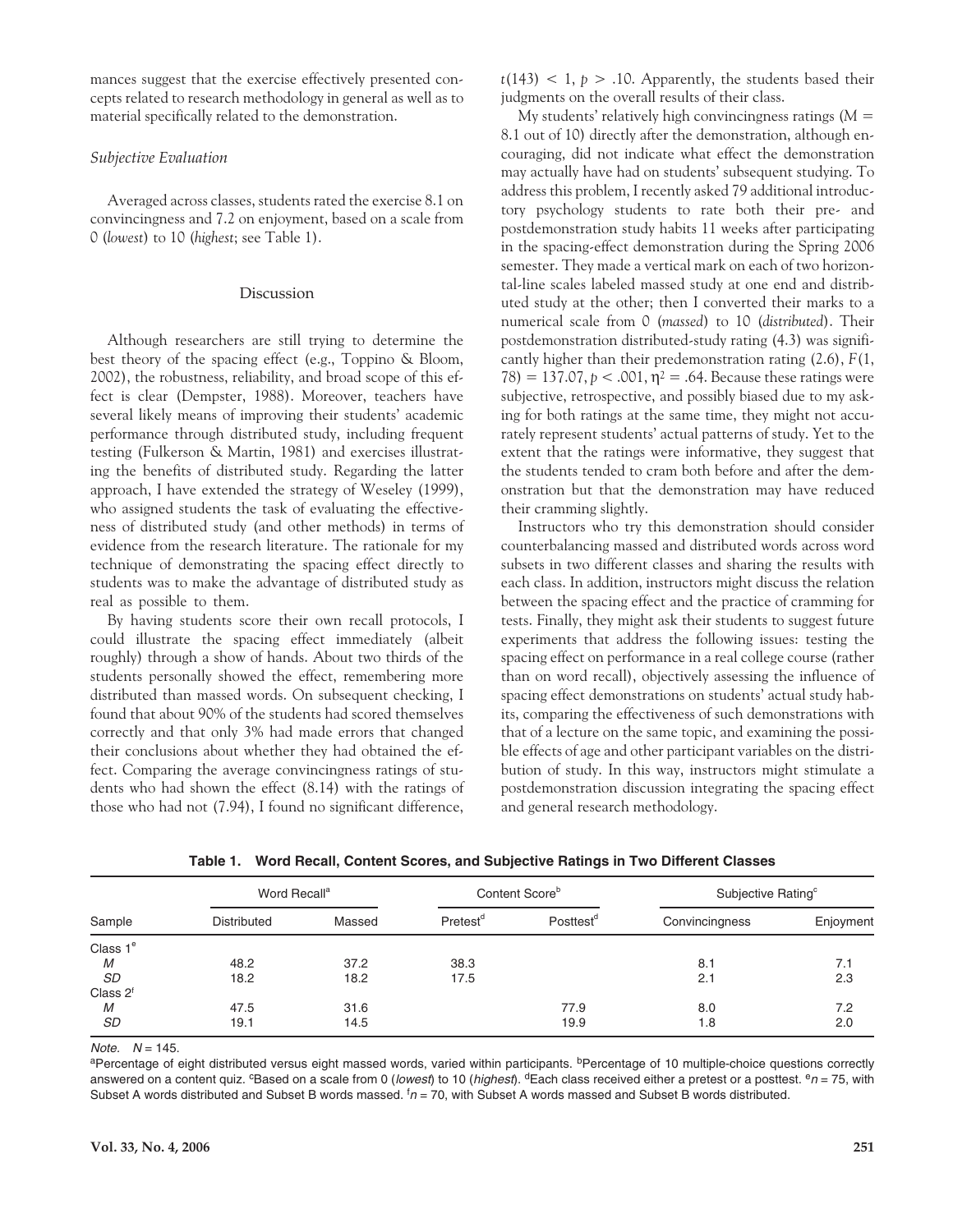# References

- Baddeley, A. D., & Longman, D. J. A. (1978). The influence of length and frequency of training session on the rate of learning to type. *Ergonomics, 21,* 627–635.
- Dempster, F. N. (1988). The spacing effect: A case study in the failure to apply the results of psychological research. *American Psychologist, 43,* 627–634.
- Fulkerson, F. E., & Martin, G. (1981). Effects of exam frequency on student performance, evaluations of instructor, and test anxiety. *Teaching of Psychology, 8,* 90–93.
- Kraft, R. N., & Jenkins, J. J. (1981). The lag effect with aurally presented passages. *Bulletin of the Psychonomic Society, 17,* 132–134.
- Seabrook, R., Brown, G. D., & Solity, J. E. (2005). Distributed and massed practice: From laboratory to classroom. *Journal of Applied Psychology, 19,* 107–122.
- Spreen, O., & Schulz, R. W. (1966). Parameters of abstraction, meaningfulness, and pronunciability for 329 nouns. *Journal of Verbal Learning and Verbal Behavior, 5,* 459–468.
- Toppino, T. C., & Bloom, L. C. (2002). The spacing effect, free recall, and two-process theory: A closer look. *Journal of Experimental Psychology: Learning, Memory, & Cognition, 28,* 437–444.
- Underwood, B. J. (1970). A breakdown of the total-time law in freerecall learning. *Journal of Verbal Learning and Verbal Behavior, 9,* 573–580.
- Verkoeijen, P. P. J. L., Rikers, R. M. J. P., & Schmidt, H. G. (2004). Detrimental influence of contextual change on spacing effects in free recall. *Journal of Experimental Psychology: Learning, Memory, & Cognition, 30,* 796–800.
- Weseley, A. J. (1999). Applying the principles of learning and memory to students' lives. In L. T. Benjamin, B. F. Nodine, R. M. Ernst, & C. Blair-Broeker (Eds.), *Activities handbook for the teaching of psychology* (Vol. 4, pp. 183–185). Washington, DC: American Psychological Association.
- Zechmeister, E. B., & Nyberg, S. E. (1982).*Human memory: An introduction to research and theory.* Monterey, CA: Brooks/Cole.

#### **Notes**

- 1. I thank Cynthia Stewart and Althea Eaton for their assistance in conducting, and in scoring data from, the classroom experiment reported in this study.
- 2. Send correspondence to William R. Balch; Psychology Department; The Pennsylvania State University, Altoona; 3000 Ivyside Park; Altoona, PA 16601; e-mail: wrb3@psu.edu.

# **The Elusive Definition of Outliers in Introductory Statistics Textbooks for Behavioral Sciences**

Thomas P. Hogan and Kimberly Evalenko *University of Scranton*

*We examined treatment of outliers in 40 introductory statistics textbooks for behavioral science. The majority of texts (75%) in-* *cluded treatment of outliers. Other than agreement in defining outlier as an extreme data point, there was great diversity in treatment. Of the 30 texts including outliers, 11 presented both the univariate and bivariate cases, 15 treated only the univariate case, and 4 only the bivariate case. The texts included 7 different operational definitions of outliers; 16 texts provided no operational definition. A supplementary analysis of outliers in 3 statistical software packages showed more consistency, although not complete agreement. We offer recommendations for treatment of outliers in introductory statistics courses for behavioral science.*

Following Tukey's (1970, 1977) pioneering work on exploratory data analysis, the concept of an outlier has become well established in the statistical literature. Research articles often refer to the occurrence and disposition of outliers in data analysis. Most introductory statistics textbooks for the behavioral sciences, as shown in this study, include reference to outliers. In addition, widely used statistical software packages include procedures for identifying outliers.

Many topics in the introductory statistics course (e.g., standard deviations, Pearson correlations) have standardized definitions; textbooks differ mainly in pedagogical techniques (e.g., number and types of examples used) rather than in substance. Formulas for calculating most routine statistics are highly standardized in different textbooks. By contrast, beyond the common definition of an outlier as an aberrant or very unusual data point, we have noticed considerable variety in how textbooks treat this concept. We investigated how introductory textbooks on statistics in the behavioral sciences cover outliers. We supplemented the textbook analysis by analyzing outliers in three statistical software packages.

For purposes of reference, we constructed Figure 1 showing the principal terms used in Tukey's (1970) original treatment of outliers. The figure applies Tukey's terms to a normal distribution of *T* scores ( $\mu = 50$ ,  $\sigma = 10$ ). To keep the figure size manageable, we included only even-numbered scores. Where important reference values in *T* scores or σunits occur at odd-numbered scores, we placed them at the nearest even-numbered score. The crucial parts of Tukey's scheme are (a) use of the interquartile range (IQR) as the basic unit (rather than σunits) for measuring distances; (b) a multiplier of 1.5 applied to the IQR; and (c) a two-tiered system, going  $1.5 \times$  IQR, then  $3 \times$  IQR beyond the first and third quartiles. Tukey's original presentations did not include the term outlier. Rather, he labeled data points in the first tier as *outside values* and data points in the second tier as *far out values.* Today, use of the term outlier is nearly universal.

## Method

We examined 40 introductory statistics textbooks (see Appendix) using several inclusion criteria. The text had to be aimed at the social and behavioral sciences; we did not include mathematical statistics books. The text had to be intro